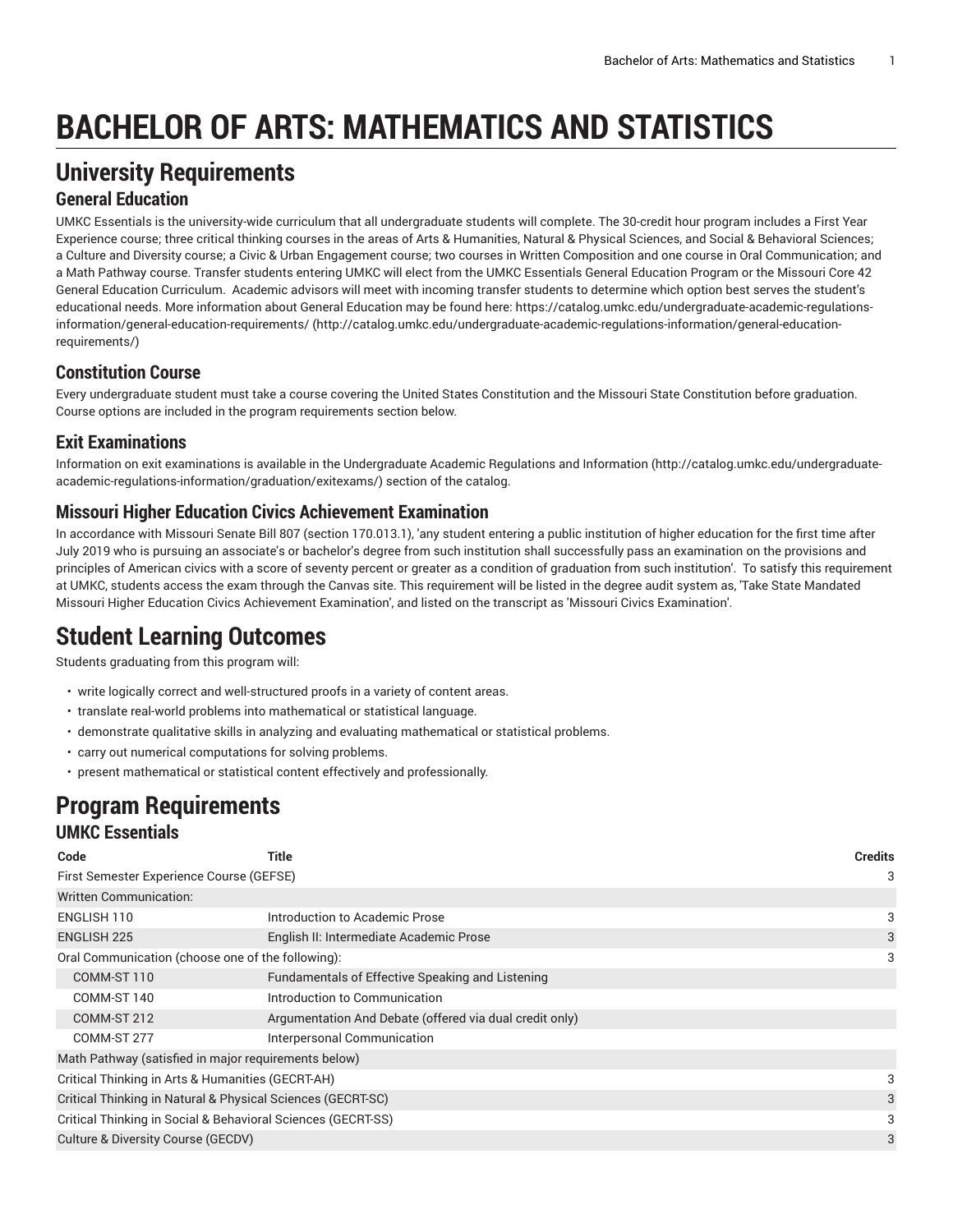#### Civic & Urban Engagement Course (GECUE) 3

#### Total Credits 27

### **Constitution Course Requirement**

Section 170.011.1 of the Missouri Revised Statutes, 2015, states that all candidates for a degree issued by a college or university in the state of Missouri must have "satisfactorily passed an examination on the provisions and principles of the Constitution of the United States and of the state of Missouri, and in American history and American institutions."

Courses at UMKC that satisfy this state requirement are:

| Code                         | Title                                      | <b>Credits</b> |
|------------------------------|--------------------------------------------|----------------|
| Choose one of the following: |                                            | 3              |
| CJC 364                      | The Supreme Court And The Criminal Process |                |
| HISTORY 101                  | U.S. History to 1877                       |                |
| HISTORY 102                  | U.S. History Since 1877                    |                |
| HONORS 230                   | <b>Honors American Government</b>          |                |
| POL-SCI 210                  | American Government                        |                |

Total Credits 3

There are a few other ways this requirement can be satisfied for students transferring to UMKC:

- Take an equivalent course from the list above at a regionally accredited institution.
- Earn credit for one of the above courses through AP, IB, or CLEP.
- Take a course that directly satisfies the Missouri Constitution Requirement at another Missouri institution.
- Have a previous bachelors degree (or higher) from a regionally accredited institution.
- Have an Associate of Arts degree from a regionally accredited institution.
- Complete the 42 Hour Core at a Missouri institution and have it listed on the official transcript.

#### **Major Requirements**

Students must successfully complete the major requirements below with at least 12 hours of the noted upper division (300+) course requirements completed at UMKC.

One Writing Intensive (WI) course must be completed during the junior or senior year and after completion of ENGLISH 225 (or equivalent). MATH 464WI is recommended.

| Code            | <b>Title</b>                                                                                      | <b>Credits</b> |
|-----------------|---------------------------------------------------------------------------------------------------|----------------|
| <b>MATH 120</b> | Precalculus (satisfies Math Pathway)                                                              | 5              |
| <b>MATH 210</b> | Calculus I                                                                                        | $\overline{4}$ |
| <b>MATH 220</b> | Calculus II                                                                                       | 4              |
| <b>MATH 250</b> | Calculus III                                                                                      | $\overline{4}$ |
| <b>MATH 300</b> | Linear Algebra I                                                                                  | 3              |
| <b>MATH 301</b> | On Solid Ground: Sets and Proof (a grade of B- or better is required)                             | 3              |
| <b>MATH 402</b> | <b>Advanced Analysis I</b>                                                                        | 3              |
| <b>MATH 410</b> | Abstract Algebra                                                                                  | 3              |
| or MATH 420     | Linear Algebra II                                                                                 |                |
| <b>STAT 436</b> | <b>Introduction To Mathematical Statistics I</b>                                                  | 3              |
|                 | Select a minimum of 9 hours of coursework in mathematics or statistics at the 300 level or above: | 9              |
| <b>MATH 314</b> | <b>Graph Theory with Applications</b>                                                             |                |
| <b>MATH 345</b> | <b>Ordinary Differential Equations</b>                                                            |                |
| & 345L          | and Ordinary Differential Equations Lab                                                           |                |
| <b>MATH 401</b> | Data-Driven Modeling                                                                              |                |
| <b>MATH 406</b> | <b>Partial Differential Equations</b>                                                             |                |
| <b>MATH 407</b> | Introduction to Complex Variables                                                                 |                |
| <b>MATH 412</b> | <b>Advanced Analysis II</b>                                                                       |                |
| <b>MATH 420</b> | Linear Algebra II                                                                                 |                |
| <b>MATH 434</b> | <b>Scientific Computing</b>                                                                       |                |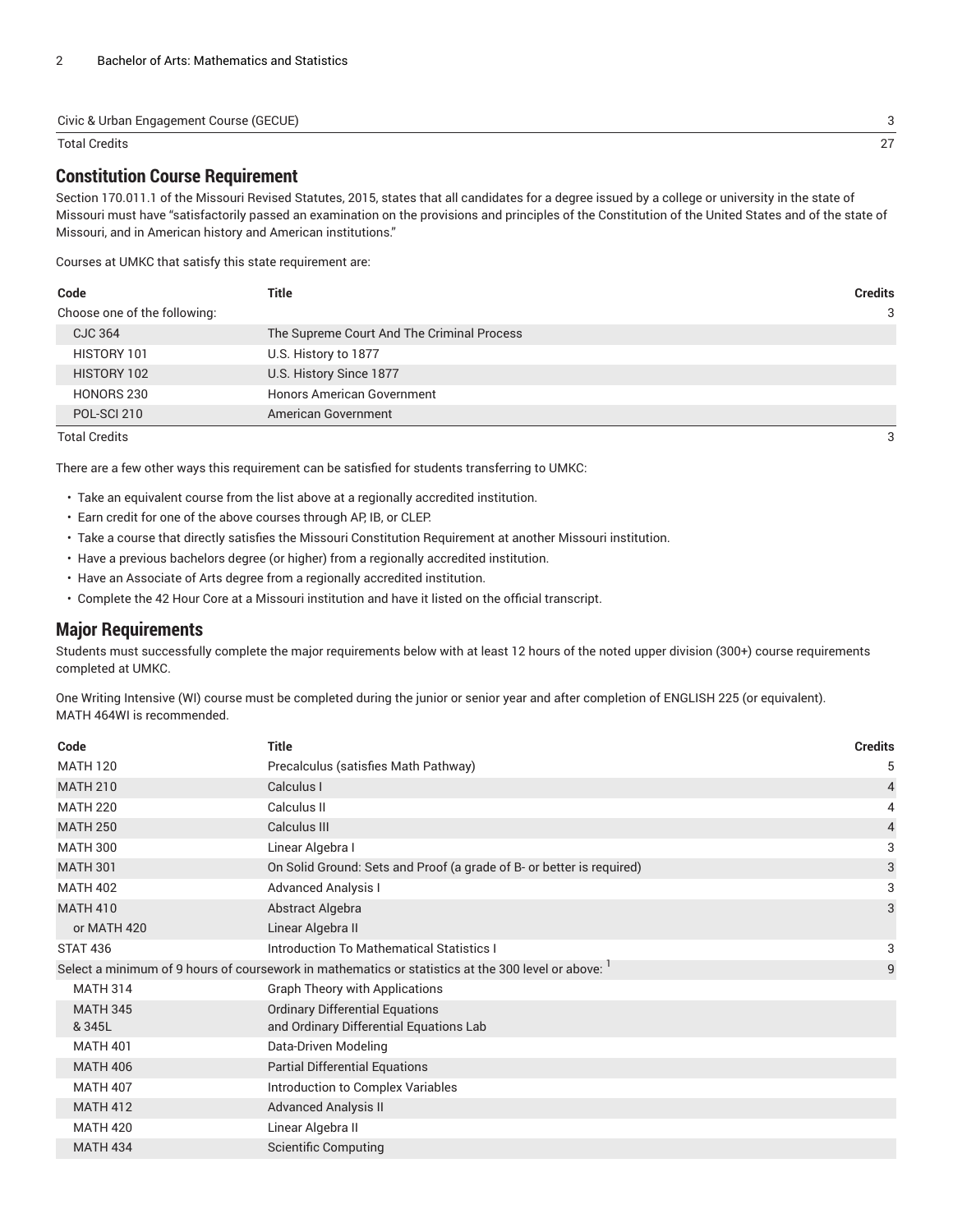| MATH 464WI      | History of Mathematics (recommended for WI requirement)    |    |
|-----------------|------------------------------------------------------------|----|
| <b>MATH 469</b> | <b>Mathematical Modeling</b>                               |    |
| <b>MATH 490</b> | <b>Special Topics</b>                                      |    |
| <b>MATH 496</b> | Internship/Practical Training in Mathematics or Statistics |    |
| STAT 340L       | Introduction to Data Visualization                         |    |
| STAT 355L       | Introduction to Diagnostic Analytics                       |    |
| STAT 360L       | Introduction to Predictive Analytics                       |    |
| STAT 400        | Machine Learning and Statistical Modeling                  |    |
| <b>STAT 415</b> | <b>Statistical Design of Experiments</b>                   |    |
| <b>STAT 441</b> | Introduction To Mathematical Statistics II                 |    |
| <b>STAT 451</b> | <b>Applied Statistical Analysis</b>                        |    |
| <b>STAT 480</b> | <b>Statistical Models in Actuarial Science</b>             |    |
| STAT 482        | <b>Statistical Models for Life Contingencies</b>           |    |
| STAT 496        | Internship/Practical Training in Mathematics or Statistics |    |
| Total Credits   |                                                            | 41 |

1

At least four of the courses at the 300 level or above must be completed in the Department of Mathematics and Statistics at UMKC.

### **General Electives**

Students must take elective credit hours to meet the minimum credit hour requirement for their degree, including at least 36 credit hours of coursework at the 300-level or above. The minimum required by the university is 120 credit hours, of which at least 30 credit hours must be taken at UMKC, but some degree programs require more.

| Code                                                  | <b>Title</b>                         | <b>Credits</b> |
|-------------------------------------------------------|--------------------------------------|----------------|
| <b>General Electives (Suggested Coursework Below)</b> |                                      | 49             |
| ACCTNG 210                                            | Introduction To Financial Accounting |                |
| COMP-SCI 101                                          | Problem Solving and Programming I    |                |
| COMP-SCI 101L                                         | Problem Solving & Programming I Lab  |                |
| COMP-SCI 191                                          | Discrete Structures I                |                |
| COMP-SCI 291                                          | Discrete Structures II               |                |
| COMP-SCI 394R                                         | <b>Applied Probability</b>           |                |
| <b>ECON 201</b>                                       | Principles of Macroeconomics         |                |
| <b>ECON 202</b>                                       | <b>Principles of Microeconomics</b>  |                |
| <b>ECON 425</b>                                       | Econometrics                         |                |
| <b>DSOM 211</b>                                       | <b>Business Analytics I</b>          |                |
| <b>DSOM 311</b>                                       | <b>Business Analytics II</b>         |                |
| <b>FIN 325</b>                                        | <b>Financial Management</b>          |                |
| <b>FIN 345</b>                                        | <b>Investments</b>                   |                |
| <b>GEOG 444</b>                                       | <b>Spatial Data Analysis</b>         |                |
| <b>MKT 390</b>                                        | <b>Customer Data Analytics</b>       |                |

#### **Minimum GPA: 2.0 (degree and major)**

**Total Credit Hours: 120**

## **Tools for Planning and Fulfilling Academic Requirements**

UMKC's Major Maps are detailed, semester by semester plans that lead a student to complete all degree requirements within four years. Plans include benchmarks and critical courses by term that assist a student's evaluation of progress and major "fit". In order to ensure that the appropriate courses are taken, students are encouraged to consult with the undergraduate advisor for this major. Please see the tab above to view the major map for this program.

UMKC's [Transfer](https://www.umkc.edu/admissions/transfer-guides.html) Guides [\(https://www.umkc.edu/admissions/transfer-guides.html](https://www.umkc.edu/admissions/transfer-guides.html)) provide detailed guidance on recommended transfer coursework, plans of study, transfer timelines, and transfer contact information. To ensure a seamless transfer experience, students are encouraged to work with both their community college advisor and a UMKC advisor when planning their coursework.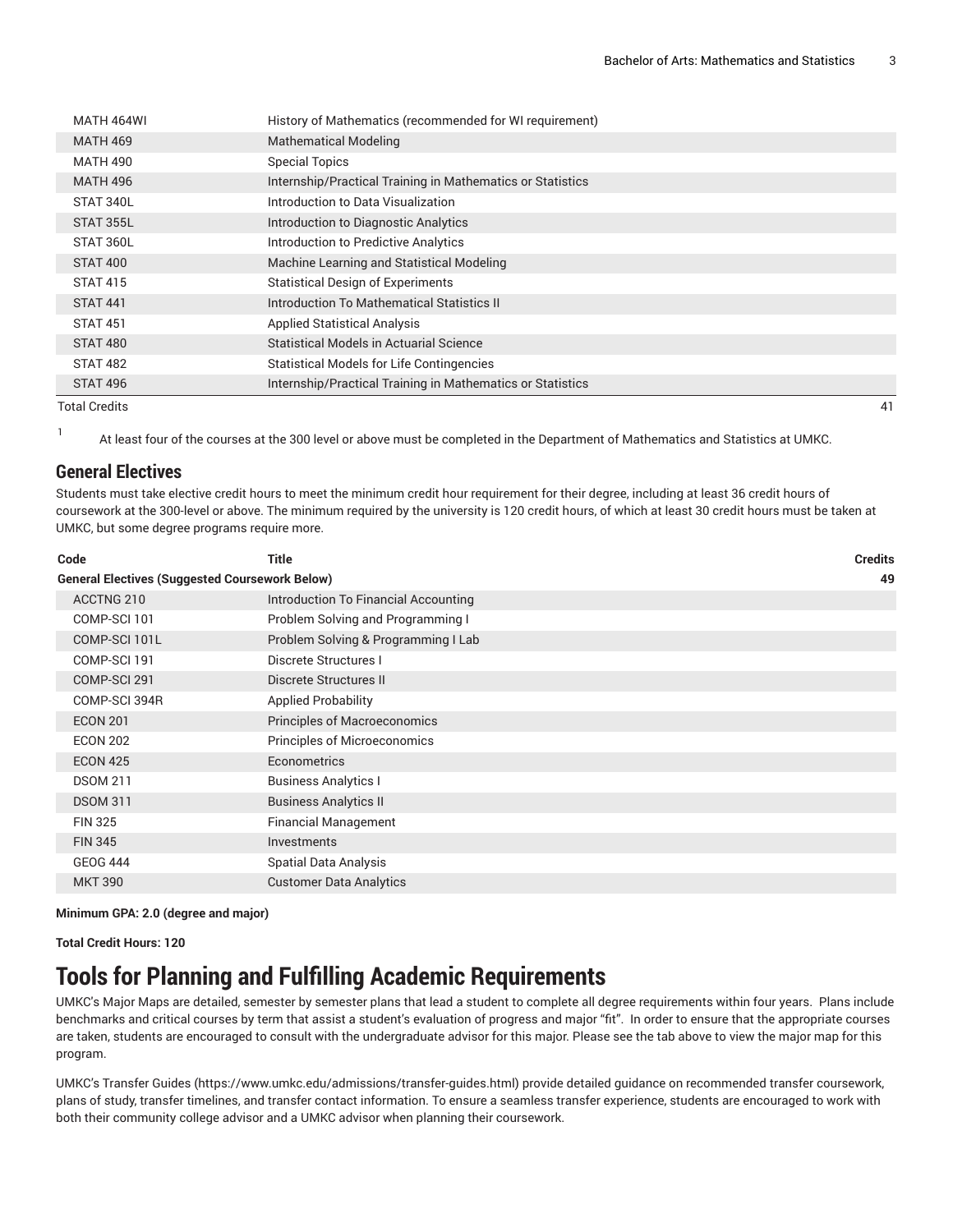UMKC's [PlanMyDegree](https://www.umkc.edu/registrar/academic-programs/plan-my-degree.html) 'Audit' ([https://www.umkc.edu/registrar/academic-programs/plan-my-degree.html\)](https://www.umkc.edu/registrar/academic-programs/plan-my-degree.html) degree audit system provides an individual evaluation of all degree requirements (General Education, Degree Specific, Major Specific, etc.) for students' officially recorded (Office of Registration and Records) and "what if" exploratory plans of study. This evaluation is used to certify all graduation requirements.

UMKC's [PlanMyDegree](https://www.umkc.edu/registrar/academic-programs/plan-my-degree.html) 'Plans' [\(https://www.umkc.edu/registrar/academic-programs/plan-my-degree.html\)](https://www.umkc.edu/registrar/academic-programs/plan-my-degree.html) degree planning tool enables students to develop a personalized semester by semester plan of study towards completion of degree requirements for student's officially recorded (Office of Registration and Records) and "what if" exploratory plans of study. Update and edit your full plan to degree completion each term and confirm accuracy each semester with your Academic Advisor(s).

## **Major Map Four Year Graduation Plan - Courses & Critical Benchmarks for First Time College Students:**

UMKC's Major Maps are detailed, undergraduate four-year course outlines that inform students on the classes they should take and when to take them. Outlines are updated yearly. Graduate students should visit their program's individual school for program outlines.

The following is a sample course of study. Your path to graduation may vary based on factors such as college credit you earned while in high school, transfer work from other institutions of higher learning, and placement in Mathematics. You are responsible for checking prerequisites to any courses. It is the Student's responsibility to ensure that all program requirements are met. This guide is not a substitute for academic advisement.

| <b>First Year</b>                                          |                |                                                                           |                |                           |
|------------------------------------------------------------|----------------|---------------------------------------------------------------------------|----------------|---------------------------|
| <b>Fall Semester</b>                                       | <b>Credits</b> | <b>Spring Semester</b>                                                    | <b>Credits</b> |                           |
| MATH 120CC                                                 |                | 5 MATH 210CC                                                              |                | 4                         |
| <b>GEFSE 101</b>                                           |                | 3 ENGLISH 225                                                             |                | $\ensuremath{\mathsf{3}}$ |
| ENGLISH 110                                                |                | 3 GECRT-AH 101                                                            |                | 3                         |
| GECRT-SC 101                                               |                | 3 HISTORY 101, 102, or POL-SCI 210                                        |                | 3                         |
|                                                            |                | Foreign Language Requirement (110<br>or higher)                           |                | 3                         |
|                                                            |                | 14                                                                        |                | 16                        |
| <b>Second Year</b>                                         |                |                                                                           |                |                           |
| <b>Fall Semester</b>                                       | <b>Credits</b> | <b>Spring Semester</b>                                                    | <b>Credits</b> |                           |
| MATH 220CC                                                 |                | 4 MATH 250CC                                                              |                | 4                         |
| COMM-ST 110, 277, or 140                                   |                | 3 MATH 301                                                                |                | $\ensuremath{\mathsf{3}}$ |
| GECRT-SS 101                                               |                | 3 GECUE 201                                                               |                | 3                         |
| GECDV 201                                                  |                | 3 General Elective (STAT 235<br>recommended)                              |                | 3                         |
| Foreign Language course (120 or<br>higher)                 |                | 3 Foreign Language course (211)                                           |                | 3                         |
|                                                            |                | 16                                                                        |                | 16                        |
| <b>Third Year</b>                                          |                |                                                                           |                |                           |
| <b>Fall Semester</b>                                       | <b>Credits</b> | <b>Spring Semester</b>                                                    | <b>Credits</b> |                           |
| <b>MATH 300</b>                                            |                | 3 MATH 410 or STAT 441 (or any<br>MATH or STAT 3XX/4XX Major<br>Elective) |                | 3                         |
| <b>STAT 436</b>                                            |                | 3 General Elective (ECON 202 for<br>Actuarial Science minor)              |                | 3                         |
| General Elective (ECON 201 for<br>Actuarial Science minor) |                | 3 General Elective (STAT 441 for<br>Acutarial Science minor)              |                | 3                         |
| Lab Science <sup>LO</sup>                                  |                | 1 General Elective (ACCTG 210 for<br>Actuarial Science minor)             |                | 3                         |
| <b>General Elective</b>                                    |                | 3 General Elective                                                        |                | 3                         |
| <b>General Elective</b>                                    |                | 3                                                                         |                |                           |
|                                                            |                | 16                                                                        |                | 15                        |